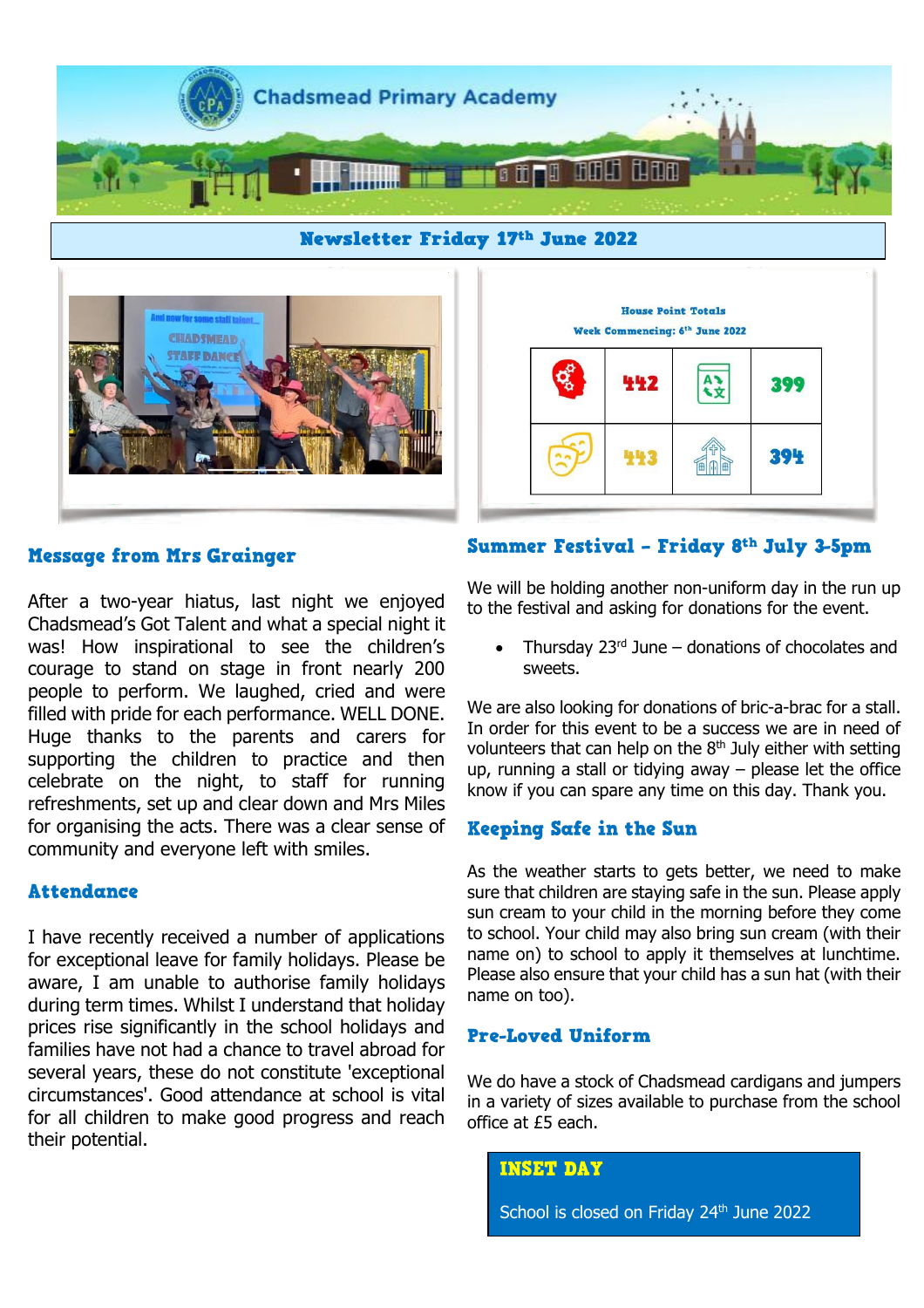

What has your child been learning about in class this week?

## **Years 1 & 2**

In KS1 we have been learning about the parts of a castle and what they were used for as well as creating our own fortresses using different materials. In English writing, we have been building on the story of 'The Tunnel' to begin creating new characters and settings for our own stories. In grammar, Year 2 have been working on irregular past tense verbs and Year 1 have been learning about different conjunctions including 'and' and learning about the prefix 'un'. In maths, Year 2 have been learning about quadrilaterals and right angles and Year 1 have been learning about a 1-digit number to a 2-digit number within 100.

## Years 3 & 4

Following World Oceans Day on 8th June, Years 3 & 4 have concluded their theme lessons this week for the 'Blue Abyss' before progressing onto their final theme – Traders and Raiders next week. They have been learning about the different classifications of marine animals and have also broadened their understanding of the commonly publicised issue of plastic pollution in our oceans. After meticulous planning over the last few lessons, this week we independently wrote our own dilemma story in English. We have also made great strides in our knowledge and understanding of 2D and 3D shapes in Maths as well as learning all about angles in Year 4.

We were finally able to celebrate Chadmead's Got Talent after 2 long years on Thursday. What a night it was! We are all so proud of all those who auditioned and were successful in getting to perform in front of parents and carers. They did amazingly and were so brave and confident. For those who came we hope you enjoyed all the acts as much as we did. We would also like to thank you for your generosity in your donations of bottles this week towards the summer fayre. We hope to see you on the afternoon of the 8th July. Don't forget the creative homework piece on the Vikings is also due in next week ready to be put out on display for all to see.

## **Years 5 & 6**

Years 5 & 6 have this week rehearsed their performances in preparation for CGT.

Year 6 have continued to read and discuss their book Skellig, whilst Year 5 have done the same with Toms Midnight Garden. All have written a text to persuade perspective parents to choose Chadsmead for their child. Maths has been related to shape. In theme, we have collected data related to a seed growth investigation and we have also attempted to charm worms out of the ground!

#### **Apple Class**

Year 2 have this week worked in groups to create fortresses…









#### **TA Vacancy**

Chadsmead Primary Academy Governors



along with the Directors of Community Academies Trust wish to appoint an outstanding and inspirational Teaching Assistant based at Chadsmead Primary Academy, where children thrive in its caring, exciting, and inspirational learning environment. More information can be found on the WM Jobs website.

https://www.wmjobs.co.uk/job/127707/teachingassistant-level-2/